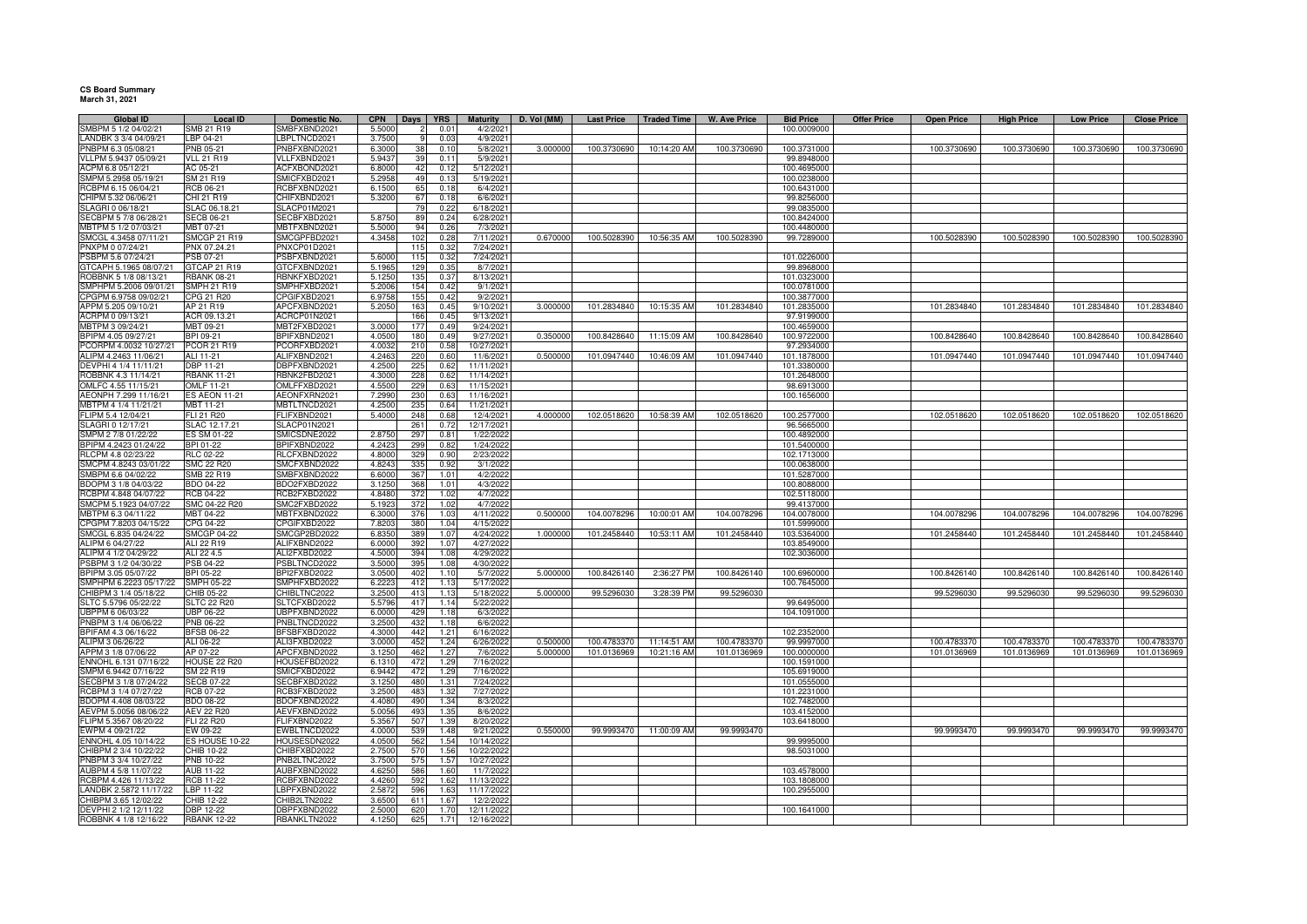| <b>Global ID</b>       | <b>Local ID</b>     | Domestic No.        | <b>CPN</b><br>Days <b>YRS</b>      | <b>Maturity</b> | D. Vol (MM) |             | Last Price   Traded Time | W. Ave Price | <b>Bid Price</b> | <b>Offer Price</b> | <b>Open Price</b> | <b>High Price</b> | <b>Low Price</b> | <b>Close Price</b> |
|------------------------|---------------------|---------------------|------------------------------------|-----------------|-------------|-------------|--------------------------|--------------|------------------|--------------------|-------------------|-------------------|------------------|--------------------|
| SMCGL 5 3/8 12/22/22   | <b>SMCGP 22 R20</b> | SMCGPFBD2022        | 5.3750<br>631<br>1.73              | 12/22/2022      |             |             |                          |              | 98.1879000       |                    |                   |                   |                  |                    |
| FLIPM 5.0496 01/07/23  | CPI 01-23 R20       | CPIFXBND2023        | 5.0496<br>647<br>1.77              | 1/7/2023        |             |             |                          |              | 103.4816000      |                    |                   |                   |                  |                    |
| PSBPM 4 1/2 02/04/23   | SB 02-23            | SBFXBND2023         | 4.5000<br>675<br>1.85              | 2/4/202         |             |             |                          |              | 99.1290000       |                    |                   |                   |                  |                    |
| RCBPM 3 3/4 02/11/23   | <b>RCB 02-23</b>    | <b>ICBLTNCD2023</b> | 3.7500<br>682<br>1.87              | 2/11/2023       |             |             |                          |              |                  |                    |                   |                   |                  |                    |
| BDOPM 3 5/8 02/18/23   | BDO 02-23           | BDOLTNCD2023        | 3.6250<br>689<br>1.89              | 2/18/2023       |             |             |                          |              |                  |                    |                   |                   |                  |                    |
| EWPM 4 1/2 02/21/23    | EW 02-23            | EWBFXBND2023        | 4.5000<br>692<br>1.90              | 2/21/2023       |             |             |                          |              | 101.9916000      |                    |                   |                   |                  |                    |
| GTCAPH 5.0937 02/27/23 | <b>STCAP 23 R20</b> | GTCFXBND2023        | 5.0937<br>698<br>1.91              | 2/27/202        |             |             |                          |              | 98.6066000       |                    |                   |                   |                  |                    |
| SMPHPM 5.663 03/01/23  | <b>SMPH 23 R21</b>  | SMPHFXBD2023        | 5.6630<br>700<br>1.92              | 3/1/2023        |             |             |                          |              | 100.2852000      |                    |                   |                   |                  |                    |
| SMCPM 6 1/4 03/19/23   | SMC 23 R21          | SMCFXBND2023        | 6.2500<br>718<br>1.9               | 3/19/202        | 2.260000    | 105.7584530 | 11:54:41 AM              | 104.6498506  | 105.3691000      |                    | 104.4866790       | 106.0515800       | 104.4866790      | 105.7584530        |
| MBTPM 4 1/2 04/24/23   | <b>MBT 04-23</b>    | <b>MBTFXBND2023</b> | 4.5000<br>754<br>2.06              | 4/24/202        | 20,000000   | 100.9772770 | 2:03:30 PM               | 100.9772770  | 102.1714000      |                    | 100.9772770       | 100.9772770       | 100.9772770      | 100.9772770        |
| PNBPM 3 7/8 04/26/23   | PNB 04-23           | PNBLTNCD2023        | 3.875<br>756<br>2.0                | 4/26/202        | 18.000000   | 99.9991640  | 9:16:47 AM               | 99.9991640   |                  |                    | 99.9991640        | 99.9991640        | 99.9991640       | 99.9991640         |
| EDCPM 4.7312 05/03/23  | EDC 23 R19          | DCFXBND2023         | 4.7312<br>763<br>2.09              | 5/3/202         |             |             |                          |              | 102.6462000      |                    |                   |                   |                  |                    |
| SECBPM 3 7/8 05/08/23  | <b>SECB 05-23</b>   | SECBLTNC2023        | 3.8750<br>768<br>2.10              | 5/8/2023        |             |             |                          |              |                  |                    |                   |                   |                  |                    |
| BPIPM 3 3/4 05/24/23   | BPI 05-23           | BPILTNCD2023        | 784<br>3.7500<br>2.15              | 5/24/2023       |             |             |                          |              |                  |                    |                   |                   |                  |                    |
| ACPM 3.92 07/07/23     | AC 23 R22           | ACFXBOND2023        | 828<br>2.27<br>3.9200              | 7/7/2023        |             |             |                          |              | 97.6108000       |                    |                   |                   |                  |                    |
| SMCGL 4.7575 07/11/23  | <b>SMCGP 23 R21</b> | SMCGPFBD2023        | 4.7575<br>832<br>2.28              | 7/11/2023       |             |             |                          |              | 97.9043000       |                    |                   |                   |                  |                    |
| GLOPM 5.2792 07/17/23  | <b>GLO 23 R20</b>   | GLOFXBND2023        | 5.279<br>2.29<br>83                | 7/17/2023       |             |             |                          |              | 104.1111000      |                    |                   |                   |                  |                    |
| RLCPM 3.683 07/17/23   | <b>RLC 07-23</b>    | RLCFXBND2023        | 3.683<br>2.29<br>$R^c$             | 7/17/202        |             |             |                          |              | 100.9419000      |                    |                   |                   |                  |                    |
| SMPHPM 2.4565 08/05/23 | SMPH 08-23          | SMPH2FBD2023        | 2.456<br>85<br>2.3                 | 8/5/202         |             |             |                          |              | 97.2421000       |                    |                   |                   |                  |                    |
| SMCGL 6 3/4 08/17/23   | SMCGP 08-23 R21     | SMCGP2BD2023        | 6.7500<br>869<br>2.38              | 8/17/2023       |             |             |                          |              | 101.3089000      |                    |                   |                   |                  |                    |
| UBPPM 4 3/8 08/21/23   | <b>JBP 08-23</b>    | JBPLTNCD2023        | 4.375<br>87<br>2.39                | 8/21/2023       |             |             |                          |              |                  |                    |                   |                   |                  |                    |
| MBTPM 3 1/2 09/19/23   | MBT 09-23           | <b>JBTLTNCD2023</b> | 3.500<br>2.47<br>90 <sub>2</sub>   | 9/19/202        |             |             |                          |              |                  |                    |                   |                   |                  |                    |
| RCBPM 3.2 09/30/23     | RCB 09-23           | <b>CBFXBND2023</b>  | 3.2000<br>91<br>2.50               | 9/30/202        | 1.550000    | 99.9997720  | 3:13:16 PM               | 99.9997720   | 99.9998000       |                    | 99.9997720        | 99.9997720        | 99.9997720       | 99.9997720         |
| ALIPM 7.0239 10/05/23  | ALI 23 R21          | ALI2FXBD2023        | 2.51<br>7.023<br>91                | 10/5/202        |             |             |                          |              | 104.1307000      |                    |                   |                   |                  |                    |
| ALIPM 3.8915 10/07/23  | ALI 23 R22          | ALIFXBND2023        | 920<br>2.52<br>3.891               | 10/7/202        |             |             |                          |              | 98.4604000       |                    |                   |                   |                  |                    |
| PCORPM 4.5219 10/27/23 | PCOR 23 R21         | CORFXBD2023         | 940<br>2.57<br>4.5219              | 10/27/2023      |             |             |                          |              | 97.0932000       |                    |                   |                   |                  |                    |
| DELMPI 3.484 10/30/23  | DMPI 10-23          | MPIFXBD2023         | 943<br>2.58<br>3.4840              | 10/30/2023      |             |             |                          |              | 99.3505000       |                    |                   |                   |                  |                    |
| SECBPM 4 1/2 11/02/23  | <b>SECB 11-23</b>   | SECB2LTN2023        | 4.5000<br>946<br>2.59              | 11/2/2023       |             |             |                          |              |                  |                    |                   |                   |                  |                    |
| BDOPM 4 3/8 11/07/23   | <b>BDO 11-23</b>    | BDO2LTNC2023        | 951<br>2.60<br>4.375               | 11/7/2023       | 5.600000    | 101.2309730 | 10:22:43 AM              | 101.2309730  |                  |                    | 101.2309730       | 101.2309730       | 101.2309730      | 101.2309730        |
| FLIPM 5.4333 11/08/23  | LI 23 R20           | LIFXBND2023         | 2.61<br>5.433<br>952               | 11/8/202        |             |             |                          |              | 100.1381000      |                    |                   |                   |                  |                    |
| AEONPH 7.695 11/16/23  | S AEON 11-23        | AEONFXRN2023        | 7.6950<br>960<br>2.63              | 11/16/202       |             |             |                          |              | 101.0305000      |                    |                   |                   |                  |                    |
| AEVPM 2.8403 11/16/23  | <b>AEV 11-23</b>    | AEV2FXBD2023        | 2.8403<br>960<br>2.63              | 11/16/202       |             |             |                          |              | 99.5993000       |                    |                   |                   |                  |                    |
| FLIPM 3.3353 11/18/23  | ELI 11-23           | LI2FXBD2023         | 3.3353<br>962<br>2.63              | 11/18/202       |             |             |                          |              | 100.0874000      |                    |                   |                   |                  |                    |
| AEVPM 4.6188 11/21/23  | AEV 23 R20          | AEVFXBND2023        | 4.6188<br>965<br>2.64              | 11/21/202       |             |             |                          |              | 98.1564000       |                    |                   |                   |                  |                    |
| EWPM 4 5/8 12/07/23    | EW 12-23            | EWBLTNCD2023        | 981<br>4.625<br>2.69               | 12/7/202        |             |             |                          |              |                  |                    |                   |                   |                  |                    |
| SMPM 5.159 12/09/23    | SM 23 R21           | SMICFXBD2023        | 983<br>5.159<br>2.69               | 12/9/202        | 0.050000    | 104.9091530 | 11:56:05 AM              | 104.9091530  | 104.4610000      |                    | 104.9091530       | 104.9091530       | 104.9091530      | 104.9091530        |
| UBPPM 2 3/4 12/09/23   | JBP 12-23           | JBPFXBND2023        | 2.750<br>983<br>2.69               | 12/9/202        |             |             |                          |              | 100.3863000      |                    |                   |                   |                  |                    |
| VLLPM 8 12/21/23       | /LL 23 R21          | VLLFXBND2023        | 8.000<br>99<br>2.7 <sup>°</sup>    | 12/21/202       |             |             |                          |              | 102.5720000      |                    |                   |                   |                  |                    |
| CHIBPM 4.55 01/12/24   | HIB 01-24           | HIBLTNC2024         | 4.550<br>101<br>2.78               | 1/12/2024       |             |             |                          |              |                  |                    |                   |                   |                  |                    |
| ROBBNK 4 7/8 01/16/24  | <b>RBANK 01-24</b>  | <b>BANKLTN2024</b>  | 4.875<br>1021<br>2.80              | 1/16/2024       |             |             |                          |              |                  |                    |                   |                   |                  |                    |
| FDCPM 6.1458 01/24/24  | <b>FDC 24 R21</b>   | FDCFXBND2024        | 6.1458<br>2.82<br>1029             | 1/24/2024       |             |             |                          |              | 104.5784000      |                    |                   |                   |                  |                    |
| APPM 7.5095 01/25/24   | AP 24 R22           | APCFXBND2024        | 7.509<br>103<br>2.82               | 1/25/2024       |             |             |                          |              | 106.2595000      |                    |                   |                   |                  |                    |
| ALIPM 5 01/30/24       | ALI 24 R20          | ALIFXBND2024        | 5.0000<br>1035<br>2.83             | 1/30/2024       | 8.050000    | 103.9814850 | 10:39:06 AM              | 103.9889941  | 100.7769000      |                    | 103.9890410       | 103.9890412       | 103.9814850      | 103.9814850        |
| TELPM 5.2813 02/06/24  | <b>TEL 24 R21</b>   | TELFXBND2024        | 5.281<br>1042<br>2.85              | 2/6/2024        |             |             |                          |              | 99.4273000       |                    |                   |                   |                  |                    |
| PSBPM 5 02/09/24       | PSB 02-24           | SBLTNCD2024         | 2.86<br>5.000<br>104               | 2/9/2024        |             |             |                          |              |                  |                    |                   |                   |                  |                    |
| CHIBPM 2 1/2 02/18/24  | CHIB 02-24          | CHIBFXBD2024        | 2.500<br>105<br>2.89               | 2/18/2024       | 0.50000     | 100.0137790 | 10:58:51 AM              | 100.0137790  | 99.9999000       |                    | 100.0137790       | 100.0137790       | 100.0137790      | 100.0137790        |
| CPGPM 4.8467 03/01/24  | CPG 03-24           | CPGIFXBD2024        | 4.846<br>1066<br>2.91              | 3/1/2024        |             |             |                          |              | 99.2513000       |                    |                   |                   |                  |                    |
| SMCPM 5.284 03/01/24   | <b>SMC 24 R22</b>   | SMCFXBND2024        | 5.284<br>1066<br>2.91              | 3/1/2024        |             |             |                          |              | 99.4215000       |                    |                   |                   |                  |                    |
| STIEPM 5.8085 03/23/24 | STIESG 24 R22       | STIGFXBD2024        | 5.808<br>1088<br>2.98              | 3/23/2024       | 0.50000     | 94.6419740  | 10:58:06 AM              | 94.6419740   | 92.0642000       |                    | 94.6419740        | 94.6419740        | 94.6419740       | 94.6419740         |
| MEGPM 5.3535 03/28/24  | <b>MEG 24 R22</b>   | MEGFXBND2024        | 5.353<br>1093<br>2.99              | 3/28/2024       |             |             |                          |              | 104.0518000      |                    |                   |                   |                  |                    |
| RCBPM 5 1/2 03/28/24   | RCB 03-24           | RCBLTNCD2024        | 5.500<br>2.99<br>109               | 3/28/2024       |             |             |                          |              |                  |                    |                   |                   |                  |                    |
| TOLPM 5 1/2 03/31/24   | <b>MNTC 24 R21</b>  | MNTCFXBD2024        | 5.5000<br>1096<br>3.00             | 3/31/2024       |             |             |                          |              | 98.6418000       |                    |                   |                   |                  |                    |
| SMBPM 6 04/02/24       | <b>SMB 24 R21</b>   | SMBFXBND2024        | 6.0000<br>1098<br>3.01             | 4/2/2024        |             |             |                          |              | 101.7055000      |                    |                   |                   |                  |                    |
| SMPM 3.3613 04/02/24   | SM 04-24            | SMIC2FBD2024        | 3.3613<br>1098<br>3.01             | 4/2/2024        |             |             |                          |              | 99.6090000       |                    |                   |                   |                  |                    |
| MBTPM 5 3/8 04/04/24   | MBT 04-24           | <b>MBT2LTNC2024</b> | 5.3750<br>1100<br>3.01             | 4/4/2024        |             |             |                          |              |                  |                    |                   |                   |                  |                    |
| PBC 5 5/8 04/08/24     | <b>PBCOM 04-24</b>  | PBCOMLTN2024        | 5.6250<br>3.02<br>1104             | 4/8/2024        |             |             |                          |              |                  |                    |                   |                   |                  |                    |
| PCORPM 7.8183 04/19/24 | <b>PCOR 24 R22</b>  | CORFXBD2024         | 7.8183<br>3.05<br>111              | 4/19/2024       | 0.100000    | 106.0139230 | 11:54:55 AM              | 106.3017950  | 107.4601000      |                    | 106.5896670       | 106.5896670       | 106.0139230      | 106.0139230        |
| SMCGL 7.1783 04/24/24  | SMCGP 04-24 R22     | SMCGP2BD2024        | 7.1783<br>1120<br>3.07             | 4/24/2024       |             |             |                          |              | 101.8621000      |                    |                   |                   |                  |                    |
| SMPHPM 5.1683 05/18/24 | SMPH 05-24 R22      | SMPH2FBD2024        | 5.1683<br>1144<br>3.13             | 5/18/2024       |             |             |                          |              | 98.3536000       |                    |                   |                   |                  |                    |
| SMPM 5.6125 05/19/24   | SM 24 R21           | SMICFXBD2024        | 5.612<br>1145<br>3.14              | 5/19/2024       |             |             |                          |              | 99.2535000       |                    |                   |                   |                  |                    |
| AEVPM 6.0157 06/18/24  | AEV 24 R23          | AEVFXBND2024        | 6.0157<br>1175<br>3.22             | 6/18/2024       |             |             |                          |              | 102.2423000      |                    |                   |                   |                  |                    |
| MBTPM 3 7/8 07/20/24   | MBT 07-24           | <b>JBTLTNCD2024</b> | 3.8750<br>1207<br>3.31             | 7/20/2024       |             |             |                          |              |                  |                    |                   |                   |                  |                    |
| DDPM 6.0952 07/21/24   | DD 24 R22           | DDFXBOND2024        | 6.0952<br>1208<br>3.31             | 7/21/2024       | 10.500000   | 104.4518110 | 9:52:12 AM               | 104.4518110  | 95.9308000       | 104.4674000        | 104.4518110       | 104.4518110       | 104.4518110      | 104.4518110        |
| GTCAPH 5 5/8 08/07/24  | <b>GTCAP 24 R21</b> | GTCFXBND2024        | 5.625<br>1225<br>3.35              | 8/7/2024        |             |             |                          |              | 97.7578000       |                    |                   |                   |                  |                    |
| VLLPM 5.7512 08/08/24  | VLL 24 R23          | VLLFXBND2024        | 5.7512<br>1226<br>3.3 <sup>°</sup> | 8/8/2024        |             |             |                          |              | 96.3048000       |                    |                   |                   |                  |                    |
| PNBPM 5 3/4 08/27/24   | PNB 08-24           | PNBLTNCD2024        | 5.750<br>1245<br>3.41              | 8/27/2024       |             |             |                          |              |                  |                    |                   |                   |                  |                    |
| SMPHPM 5.7417 09/01/24 | <b>SMPH 24 R21</b>  | SMPHFXBD2024        | 5.741<br>1250<br>3.42              | 9/1/2024        |             |             |                          |              | 99.6653000       |                    |                   |                   |                  |                    |
| ALIPM 4.758 09/30/24   | <b>ALI 24 R22</b>   | ALI2FXBD2024        | 4.7580<br>3.50<br>1279             | 9/30/2024       |             |             |                          |              | 100.1851000      |                    |                   |                   |                  |                    |
| SMCPM 5.55 10/04/24    | SMC 10-24 R22       | SMC2FXBD2024        | 5.5500<br>3.51<br>1283             | 10/4/2024       |             |             |                          |              | 103.3801000      |                    |                   |                   |                  |                    |
| BDOPM 5 3/8 10/12/24   | <b>BDO 10-24</b>    | BDOLTNCD2024        | 5.3750<br>1291<br>3.54             | 10/12/2024      |             |             |                          |              |                  |                    |                   |                   |                  |                    |
| FLIPM 5.6389 12/04/24  | <b>FLI 24 R21</b>   | FLIFXBND2024        | 5.6389<br>1344<br>3.68             | 12/4/2024       |             |             |                          |              | 103.8254000      |                    |                   |                   |                  |                    |
| SMCGL 6 1/4 12/22/24   | <b>SMCGP 24 R22</b> | SMCGPFBD2024        | 3.73<br>6.2500<br>1362             | 12/22/2024      |             |             |                          |              | 99.5880000       |                    |                   |                   |                  |                    |
| ALCOPM 6.3517 02/06/25 | <b>ALCO 25 R23</b>  | ALCOFXBD2025        | 3.86<br>6.351<br>140               | 2/6/202         |             |             |                          |              | 99.2454000       |                    |                   |                   |                  |                    |
| ACPM 4.82 02/10/25     | AC 25 R23           | ACFXBOND2025        | 4.820<br>141<br>3.8                | 2/10/202        |             |             |                          |              | 97.6546000       |                    |                   |                   |                  |                    |
| RLCPM 4.9344 02/23/25  | <b>RLC 02-25</b>    | RLCFXBND2025        | 4.9344<br>1425<br>3.90             | 2/23/2025       |             |             |                          |              | 103.6900000      |                    |                   |                   |                  |                    |